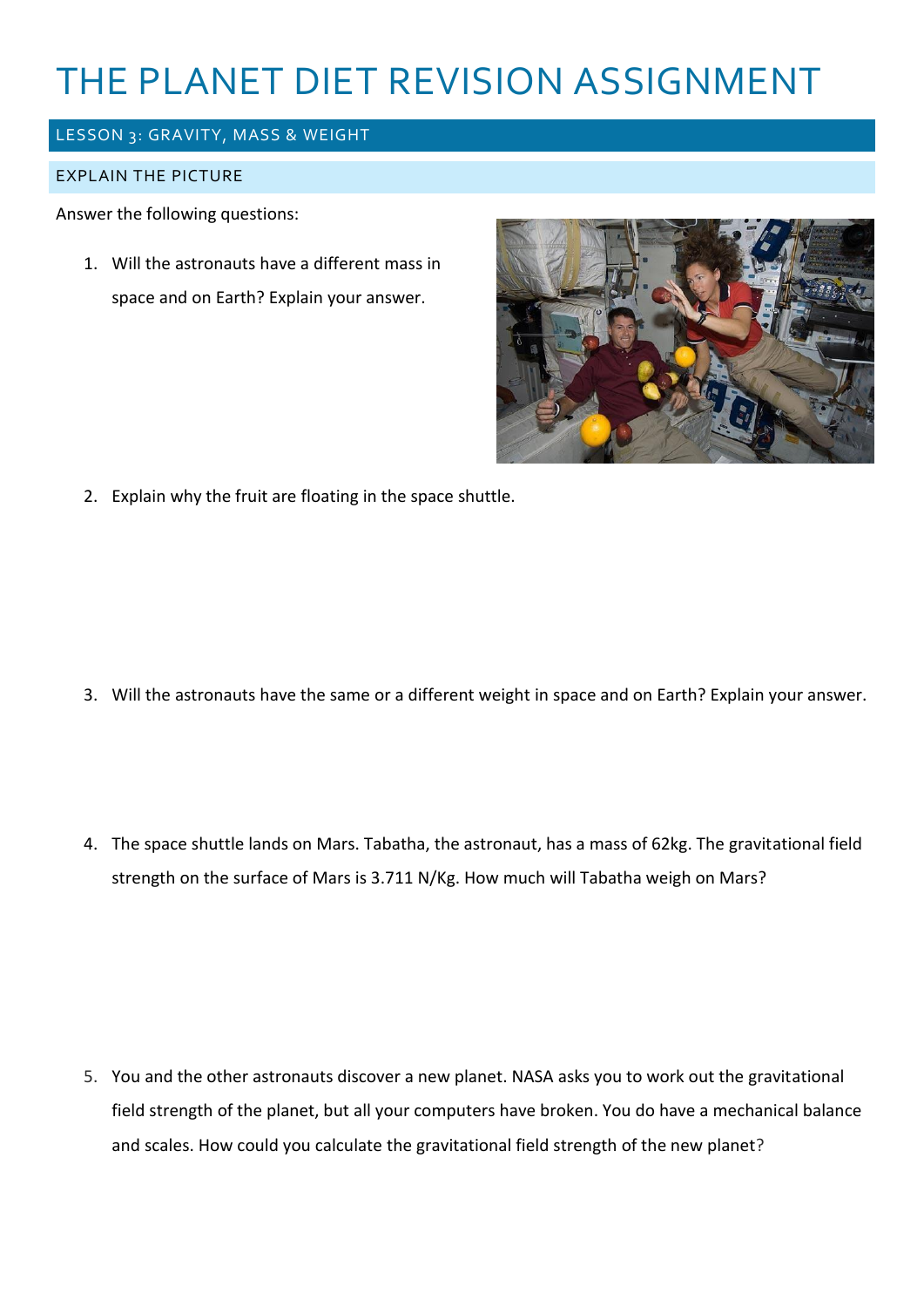The Gravity on different planets (and Pluto) are given in the table below.

| Gravity $(g)$ on the surface of the planet, in Newtons per Kilogram (N/kg) |       |      |      |         |        |        |         |       |
|----------------------------------------------------------------------------|-------|------|------|---------|--------|--------|---------|-------|
| Mercury                                                                    | Venus | Moon | Mars | Jupiter | Saturn | Uranus | Neptune | Pluto |
|                                                                            |       |      |      |         |        |        |         |       |
| 3.8                                                                        | 8.8   | 1.6  | 3.7  | 23.1    | 9.0    | 8.7    | 11.0    | 0.6   |

Use the formula **w = m x g** to answer the questions below.

- 1. How much would a 10 kg suitcase weigh on the surface of…?
	- a. The Moon
	- b. Mars
	- c. Saturn
	- d. Pluto
- 2. How much would a 25 kg suitcase weigh on the surface of…?
	- a. Mercury
	- b. Jupiter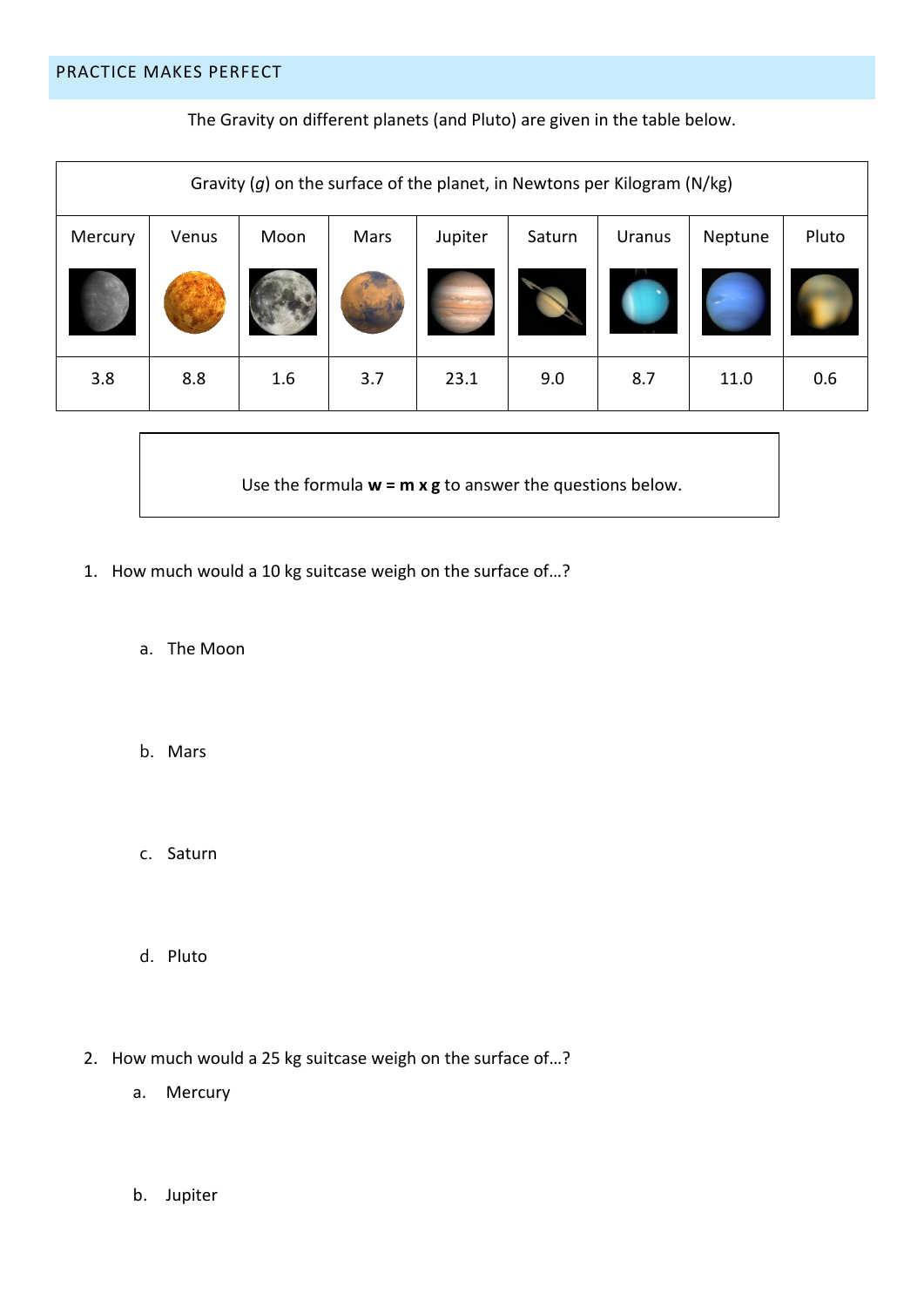- c. Venus
- 3. What would be the mass of a 5N suitcase be on…?
	- a. Mercury
	- b. Venus
	- c. Neptune
- 4. On which planet would you have…?
	- a. The greatest weight
	- b. The greatest mass

**PTO**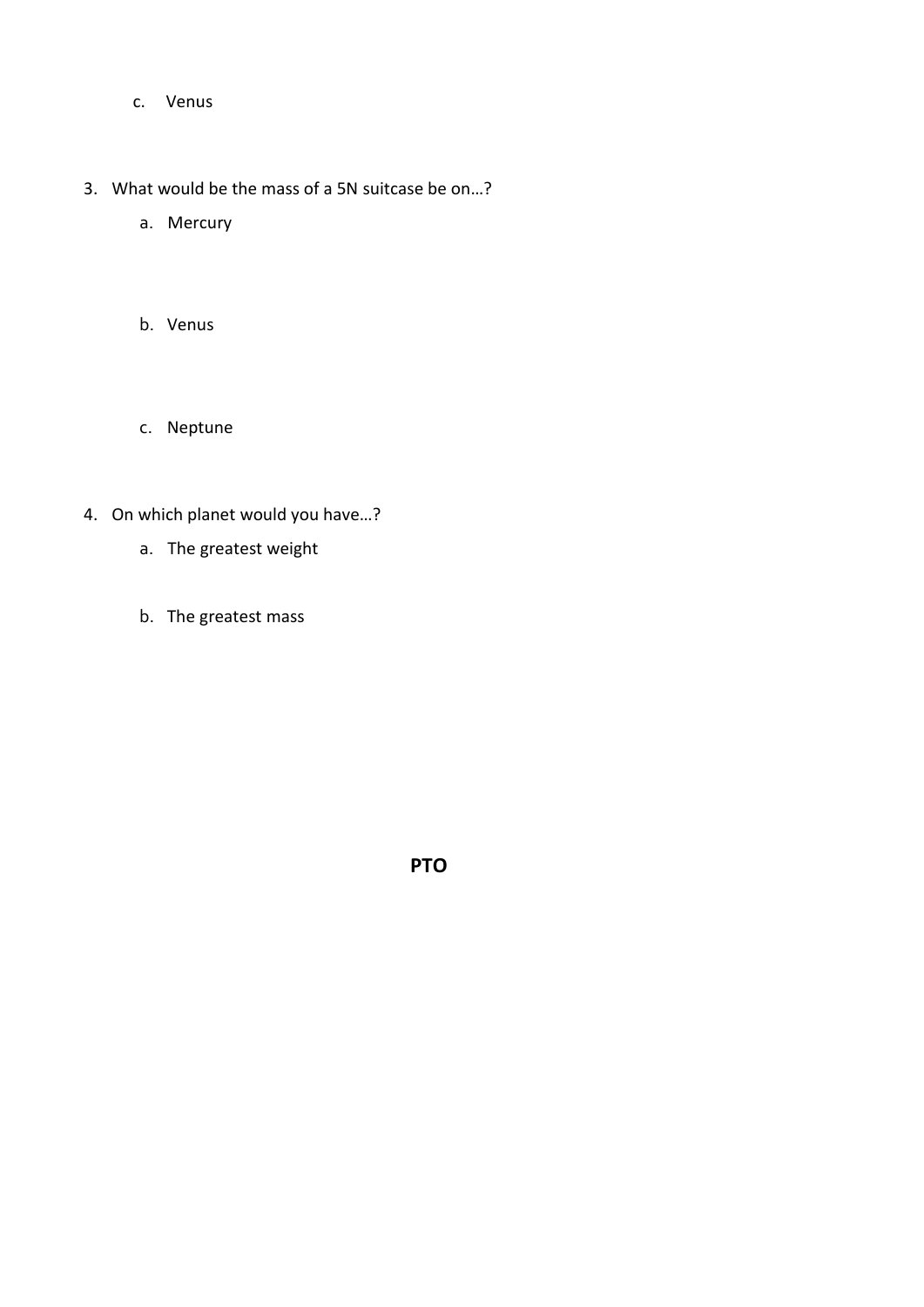5. The Curiosity rover on Mars currently has a weight of 3330 N. What is its mass?

6. A person with mass of 60 kg standing on the dwarf planet Ceres would weigh 16.2 N. What is the Gravitational Field Strength on the surface of Ceres?

- 7. What instrument would I use to measure mass?
- 8. What instrument would I use to measure weight?
- 9. Describe, as best you can, the difference between the force due to gravity and the gravitational field strength.
- 10. Would the arrow for Gravity be pointing down to Earth or up away from Earth in a force diagram?
- 11. Give the formula that connects w, g and m.
- 12. What does w, m and g stand for?
- 13. Define weight.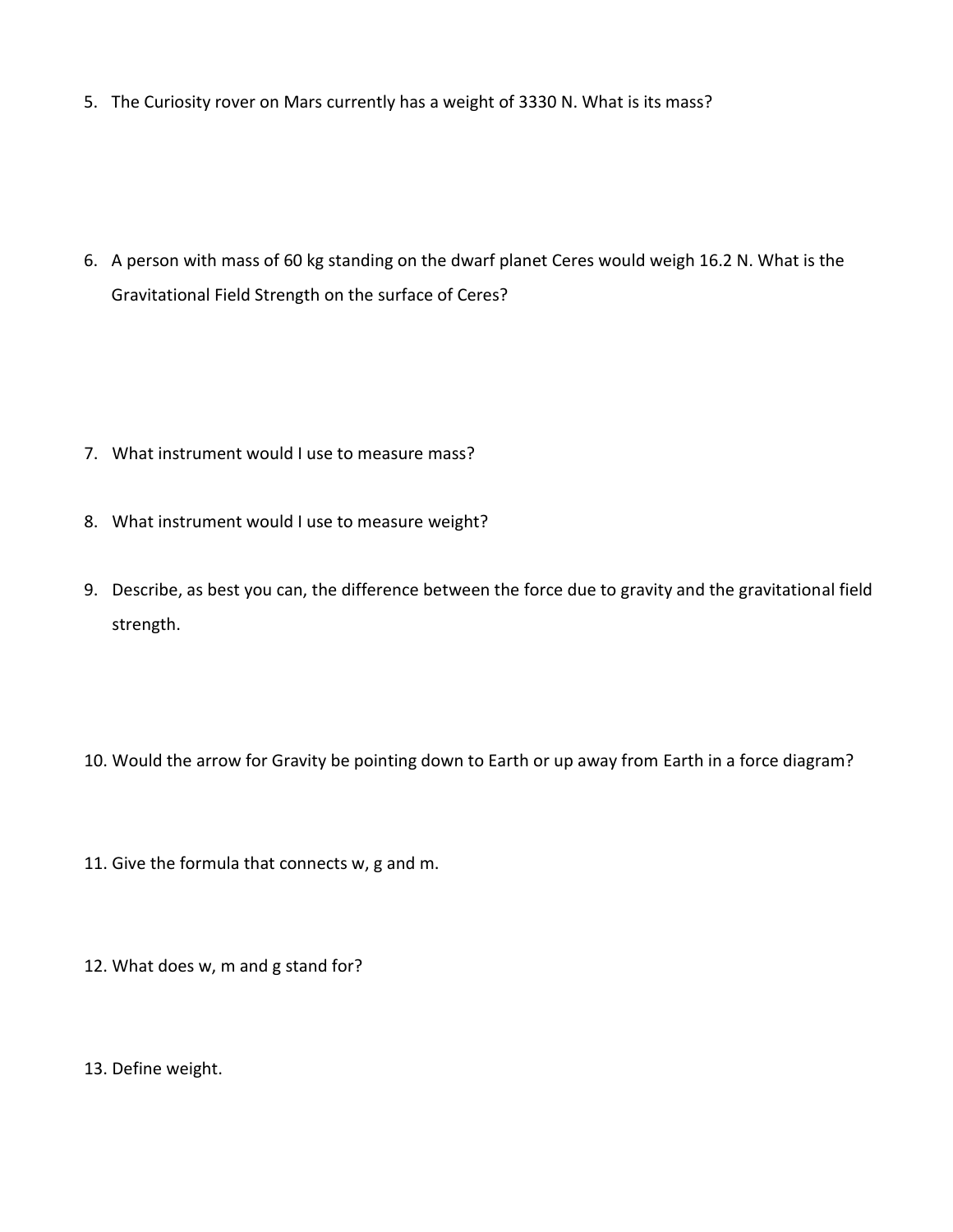#### 14. Fill in the table.

|                                     | Unit symbol |
|-------------------------------------|-------------|
|                                     |             |
| <b>Mass</b>                         |             |
|                                     |             |
| Weight                              |             |
|                                     |             |
| <b>Gravitational field strength</b> |             |
|                                     |             |
| Force due to gravity                |             |
|                                     |             |
| <b>Tension</b>                      |             |
|                                     |             |

### EXPLAIN THE COMIC



Answer the following questions about the Futurama comic:

1. Explain how a high gravitational field strength could cause your hair to crush you.



2. Why may planet Stumbos-4 have such a high gravitational field strength?

3. Would the Futurama team have the same mass and weight on Stumbos-4 as Earth? Explain your answer.